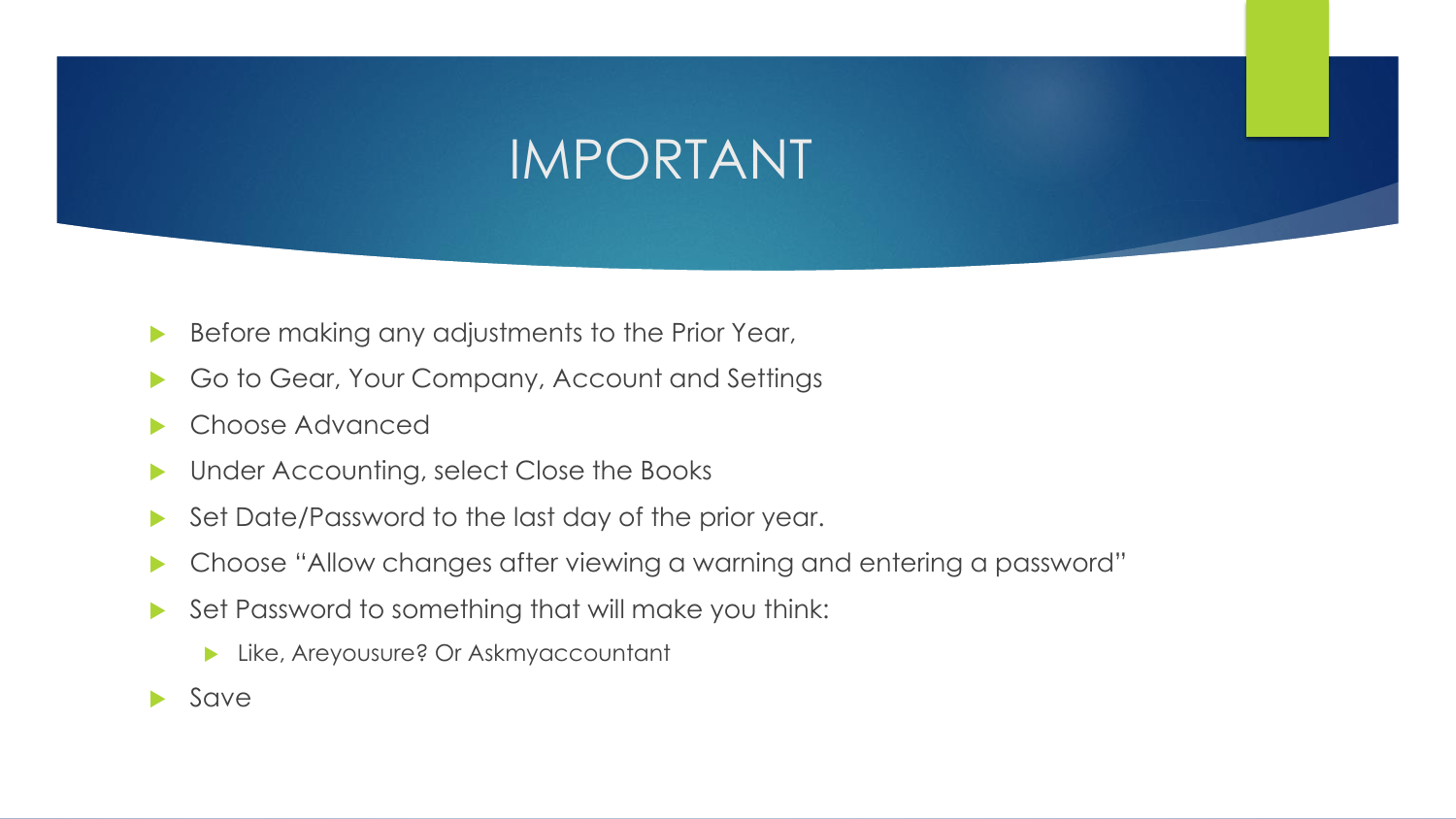## How You Paid the Bill Will Affect How to Void the Check

## From the Write Checks Screen

- Bring up the check to be voided.
- Select Void.
- System will ask if you are sure and for your closing password.
- Go to Plus, Other, Journal Entry
- Debit the Expense, Credit Checking and Date the JE the last day of the prior year.
- Save the entry and then Reverse.
- Save the Reversing Entry.
- Reissue the Check.